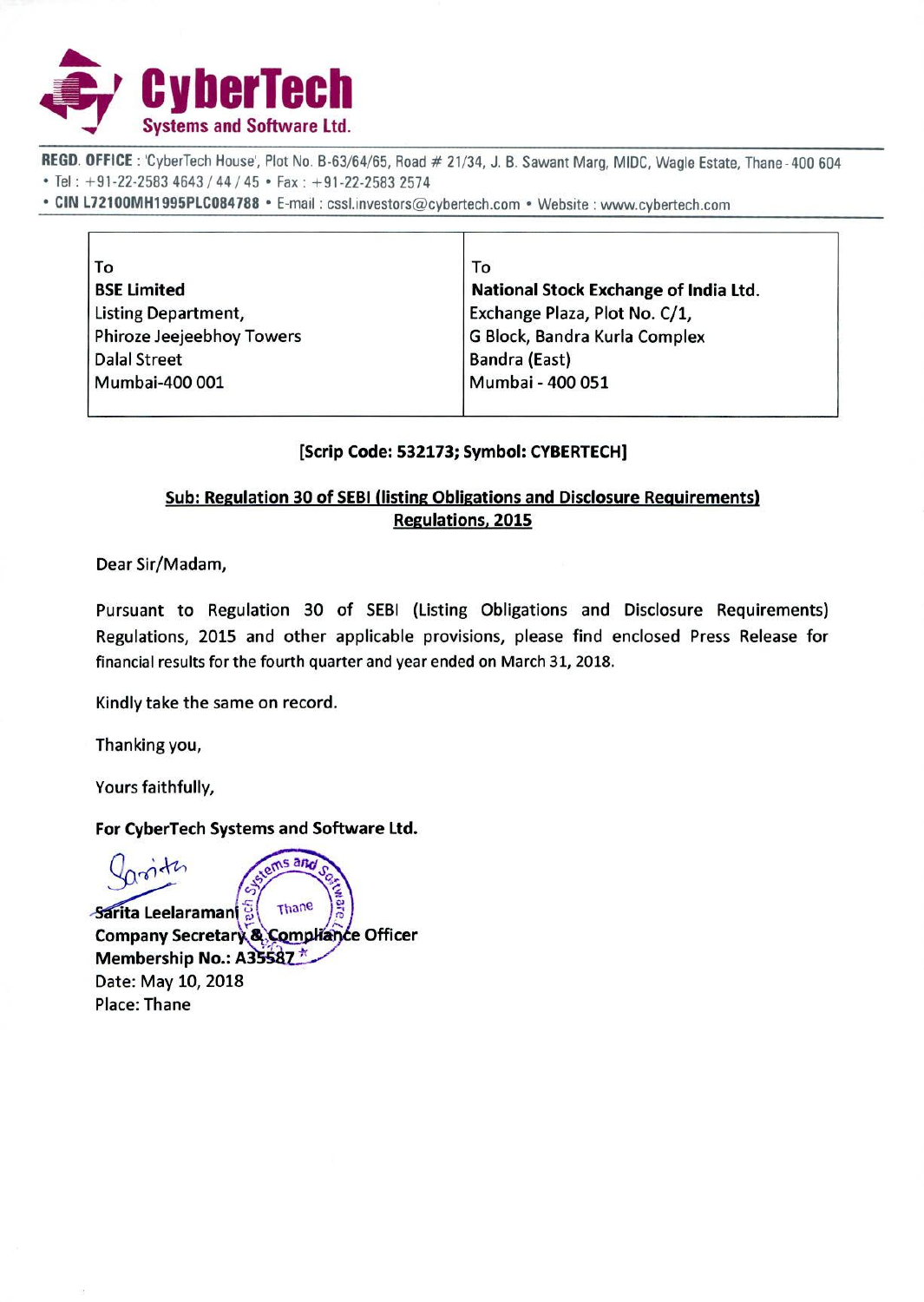

# **CyberTech FY18 Operating Revenue at Rs 870.5 million Recommended Dividend of Rs 1 Per Share**

**Clarification Note**

With respect to the financial results for the fourth quarter and full year ended 31<sup>st</sup> March, 2018 for **CyberTech Systems and Software Ltd, please note that the Company has adopted Indian Accounting Standards (IND AS) effective 1st April, 2017 (transition date being 1st April, 2016) and accordingly, the financial results for mentioned periods have been prepared in accordance with the recognition and measurement principles laid down in the IND AS prescribed under Section 133 of the Companies Act, 2013 read with the relevant rules issued thereunder and the other accounting principles generally accepted in India.** 

**Mumbai, India – 9th May, 2018**: CyberTech Systems and Software Ltd. (BSE: CYBERTECH), a CMMi Level 3 Next Gen Spatial Analytics organization announced its financial results for the **fourth quarter and full year FY18** ended on 31<sup>st</sup> March, 2018.

*Commenting on the results, Mr. Vish Tadimety, Founder and CEO, CyberTech, stated "We have had a year of steady growth and success in the US based business of the company. However, this was partially offset during the fourth quarter by planned reductions in GeoCivic revenue. During the quarter we rationalized our GeoCivic business and made a decision to forego new opportunities and complete all current accounts. As we transition to providing a Spatial Analytics platform , our focus is to make the software available through our GeoCivic channel partners. This decision necessitated a partial provision against receivables in several accounts. We have also adopted several newly promoted accounting standards requiring that non‐cash expenses be recorded starting this year to recognize the cost of (i) stock option granted but not exercised, (ii) to adjust investments to current market values, (iii) to recognize exchange gain or loss based on current changes in exchange rates, and (iv) to adjust capital asset net book value. The net result of these adjustments caused the Company to incur a net loss for the quarter."*

*"Overall, we are very pleased with the progress made in offering new solutions based on our Spatial* Analytics platform. Our go-to-market strategy with our partners in the Healthcare, Utility and Public Safety as well as Smart Cities is gaining traction while we continue to invest in top resources to drive *the business growing forward." We continue to invest a significant resources in our efforts toward developing our cloud‐based Spatial Analytics Platform which we believe will add to the Company's long term intrinsic value."* 

*"Our relationships with our partners SAP and Esri is stronger and we are increasing our pipeline of new US accounts. We will be announcing several new offerings over the summer in connection with our partners and their annual user conferences."*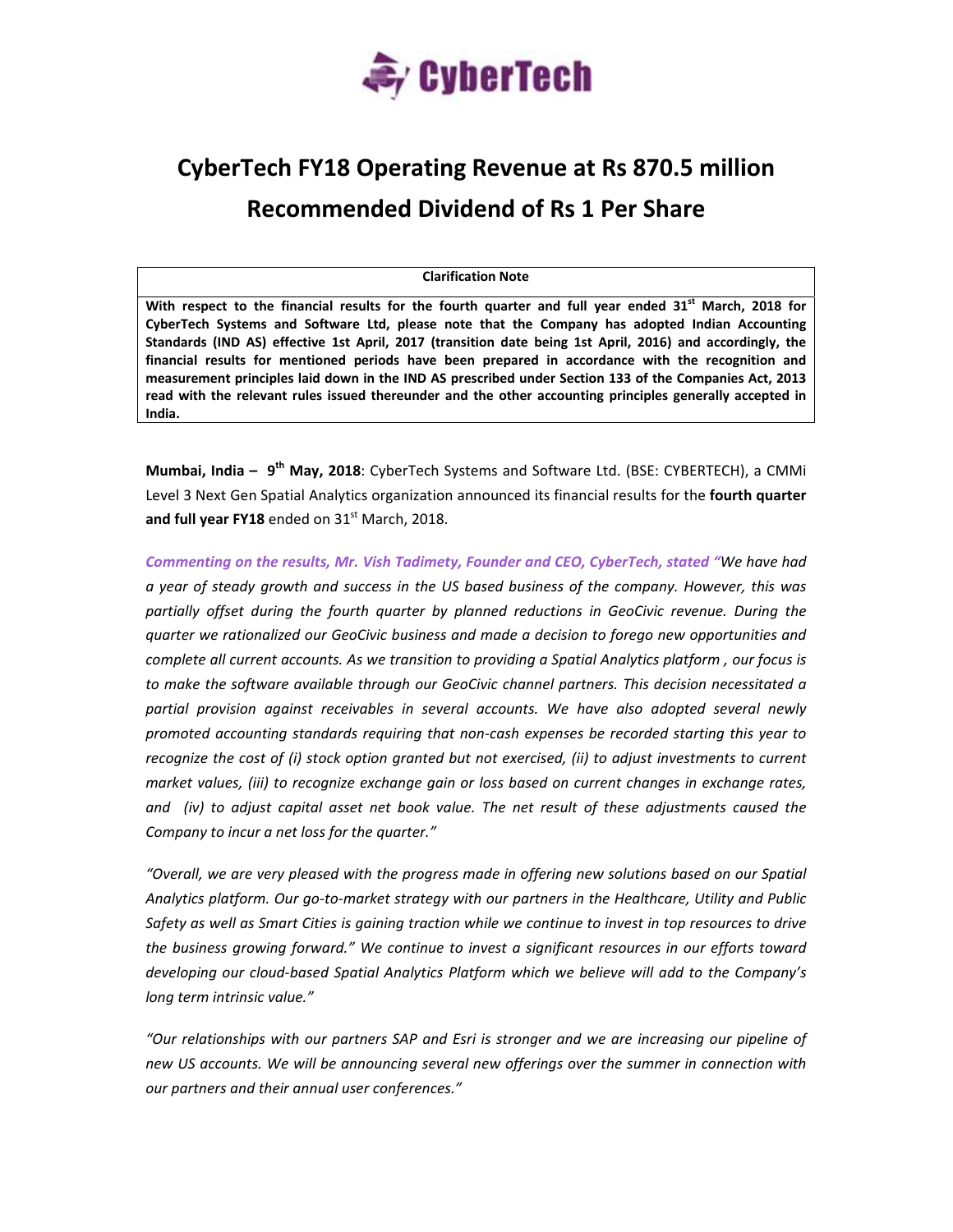

*He further added, "At the beginning of the new fiscal year, we have incorporated Spatialitics Inc., a new wholly owned subsidiary of CyberTech to focus on growth opportunities in the US market related to GIS solutions and Spatial Analytics and to hold our Intellectual Property created in connection with these activities. The GeoSpatial Analytics market has grown rapidly and become a significant opportunity and market assisting enterprise customers with their shift to digital solutions by allowing data to be analysed spatially to produce more meaningful analysis and results. We believe our Spatialitics Platform will provide a fabric for CyberTech to rapidly create specific spatial offerings for* us and our channel partners as a core part of our respective go-to-market strategies, which we *believe will add value to the Company and our investors in the longer term."*

*"I would like to thank all our shareholders, customers and employees for your continued support of CyberTech."*

## **Performance Highlights**

#### **Consolidated FY18 Review**

- Operating revenue was Rs 870.5 million for the year ended  $31<sup>st</sup>$  March, 2018 as compared to Rs 875.7 million in the corresponding period of previous year. Our US based business maintained growth of 10% for the year, while India based operations decreased as a result of a purposeful decision to eliminate new services relating to GeoCivic and focus on software platform sales.
- Total revenue was Rs 952.1 million for the year ended  $31<sup>st</sup>$  March, 2018 as compared to Rs 973.9 million in the corresponding period of previous year.
- The Company reported an EBITDA of Rs 114 million for FY18 as compared to Rs 186.6 million in the corresponding period of previous year. The prior year included several one time gains aggregating Rs 41 million.
- EBITDA Margin stood at 12.0% for FY18 as compared to 19.2% in the corresponding period of previous year.
- Profit after tax stood at Rs 31.7 million for FY18 as compared to Rs 98.1 million in the corresponding period of the previous year.

#### **Consolidated Q4 FY18 Q‐o‐Q Review**

- Operating revenue was Rs 211.5 million during the quarter under review as compared to Rs 225 million during the previous quarter. US based revenue grew 7% offset by the aforementioned planned reduction in GeoCivic.
- Total revenue was Rs 232 million during the quarter under review as compared to Rs 243.5 million during the previous quarter, a decrease of 4.7%.
- The Company reported an EBITDA of Rs 8.2 million for the quarter under review as compared to Rs 32.2 million during the previous quarter.
- EBITDA Margin stood at 3.5% for Q4FY18 compared to 13.2% in Q3FY18.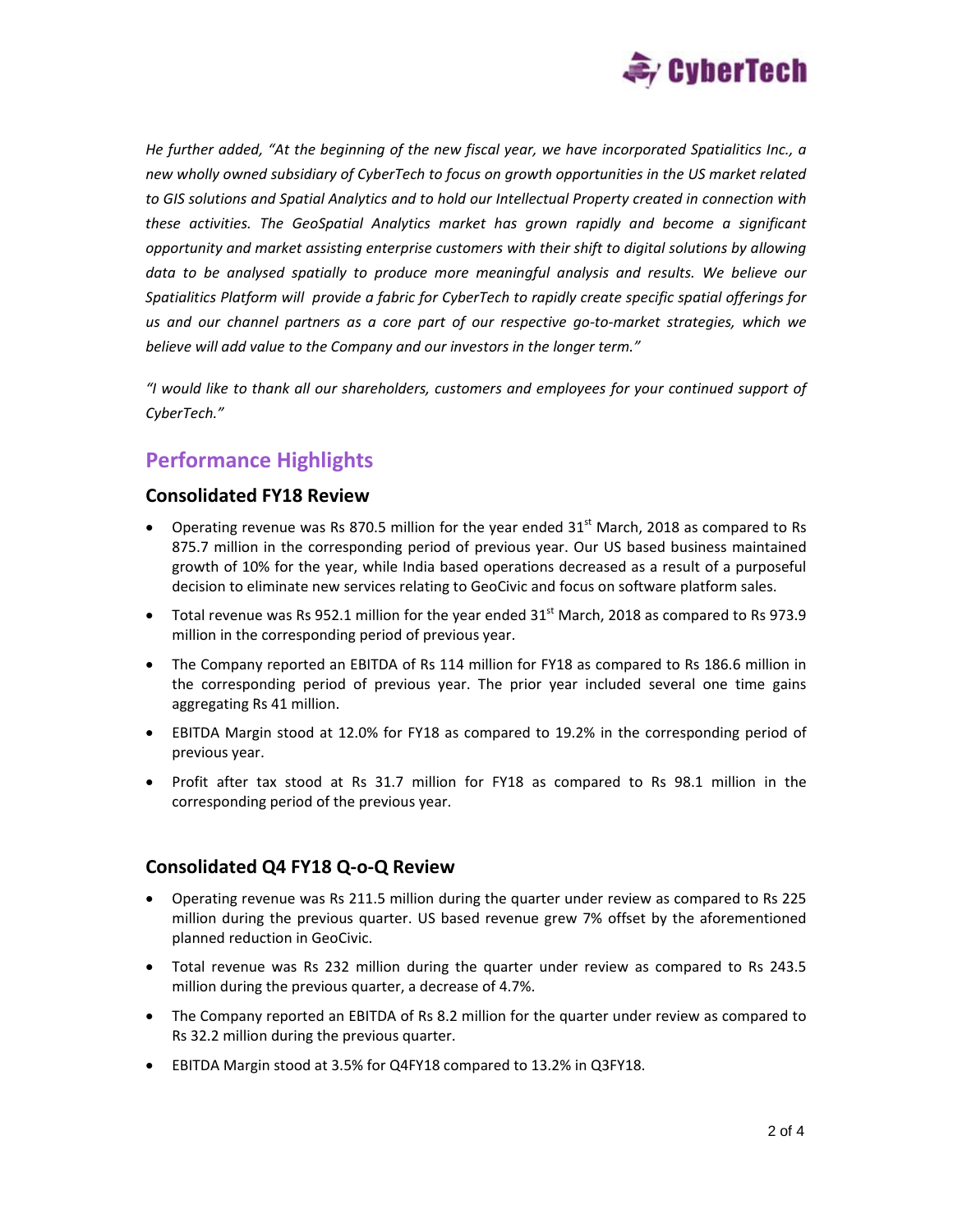

- Net loss for the quarter under review stood at Rs 13.9 million as compared net profit of Rs 9.9 million during the previous quarter. Profit was affected by several adjustments including a provision against receivables andthe initial booking of the following items required under changes to adopt India AS (Accounting Standards) as mandated as of year end as follows:
	- o Provision against receivables (13.3) million
	- o The non‐cash imputed value of options vested to date (2.7) million
	- o Fair value of security deposits (6.0) million
	- o Provision against credit losses (1.3) million
	- o Non‐cash adjustment of investments to fair market value on a quarterly basis 2.0 millions

#### **Consolidated Q4 FY18 Y‐o‐Y Review**

- Operating revenue was Rs 211.5 million as compared to Rs 221.9 million (inclusive of hardware revenue) in the corresponding period of previous year, reflecting a drop of 4.7%.
- Total revenue for the quarter was Rs 232.0 million as compared to the Rs 247.4 million in the corresponding period of previous year, reflecting a decline of 6.2%.
- The Company reported an EBITDA of Rs 8.2 million during the quarter under review as compared to Rs 36.3 million in the corresponding period of previous year.
- EBITDA Margin stood at 3.5% for Q4FY18 as compared to 14.7% in Q4FY17.
- Net loss stood at Rs 13.9 million during the quarter under review as compared to Rs 20.0 million in the corresponding period of previous year.

#### **Business highlights – Q4 FY18**

- Total active client as of  $31<sup>st</sup>$  March, 2018 was 52 (LTM)
- From Industry perspective, revenue from the Technology sector continued to witness strong momentum which contributed 71% of operating revenue during the quarter under review
- In terms of geography, US business continued to be the major contributor with a contribution of 91% towards operating revenue
- As on  $31<sup>st</sup>$  March, 2018, the company had 416 total employees
- The Board of Directors recommend a dividend of Rs 1 per equity share of Rs. 10 each for the FY18 subject to the approval of the shareholders in the ensuing Annual General Meeting.